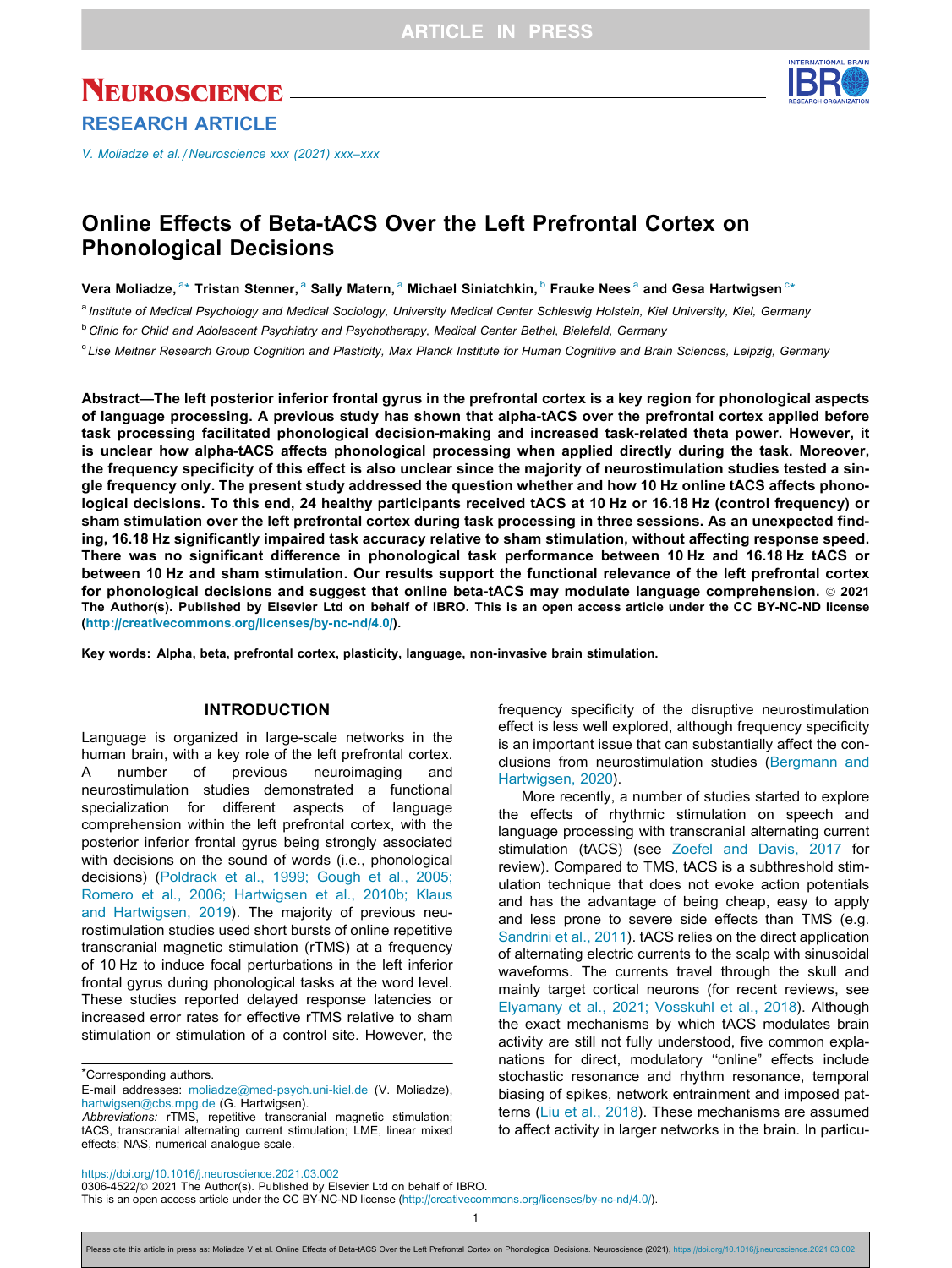lar, stochastic resonance refers to the probability of neurons being either polarized or depolarized by external stimulation depending on their current activity state (see also [Miniussi et al., 2013](#page-7-0)). Rhythm resonance is assumed to occur when the tACS frequency is similar to that of the ongoing endogenous oscillations in the stimulated region. Temporal biasing of spikes refers to the phenomenon that the spike timing of neurons is regulated by the interaction between the stimulation and internal currents. Network entrainment implies that the rhythmic activity of two systems is synchronized, with the internal oscillation synchronizing to the external force. The greater the difference between the internal and the external frequency, the stronger the required force by an external rhythm to entrain an internal oscillation ([Herrmann et al., 2016;](#page-7-0) [Thut et al., 2017\)](#page-7-0). Finally, imposing an arbitrary pattern on a neuronal network via electrical stimulation requires the strongest field to overcome the endogenous control of network neurons [\(Liu et al., 2018](#page-7-0)).

In contrast to these proposed direct online mechanisms of electrical stimulation, the after-effects of tACS likely depend on the induction of neural plasticity [\(Vosskuhl et al., 2018](#page-7-0)). In a previous study, we combined offline transcranial alternating current stimulation (tACS) over the bilateral prefrontal cortex with a phonological decision task and electroencephalography to probe the neurophysiological after-effects of 10 Hz tACS in the language system ([Moliadze et al., 2019\)](#page-7-0). In that study, we were particularly interested in determining whether 10 Hz tACS can affect behavior in a phonological decision task and how a potential modulation would be reflected in the underlying oscillatory dynamics at rest and during task processing. We expected that 10 Hz tACS should result in behavioral disruption which might be mediated via modulation in the alpha power during task processing. In that study, 10 Hz tACS induced an unexpected facilitatory after-effect on phonological response speed. At the neurophysiological level, there was no significant modulation of activity at rest and no changes in task-related alpha power. However, we found a significant increase in taskrelated theta power for 10 Hz relative to sham tACS. The individual increase in theta power was correlated with the behavioral facilitation, indicating that increased theta power might be considered as the neurophysiological correlate of the behavioral facilitation. These effects were task-specific since tACS selectively affected response speed in the phonological task but not in a perceptual control task. However, frequency specificity could not be demonstrated since the effects of 10 Hz tACS did not significantly differ from a control frequency in the beta range. These results support the functional relevance of the prefrontal cortex for phonological processing and demonstrate the impact of alpha-tACS on language performance. Yet, the previous study does not provide insight into the immediate online effects of alpha-tACS, which may substantially differ from the plastic aftereffects of the stimulation observed in that study (see [Bergmann and Hartwigsen, 2020; Vosskuhl et al.,](#page-6-0) [2018](#page-6-0)). The present study was designed to address this issue. A better understanding of the immediate effects of tACS applied during task processing is mandatory to

identify efficient stimulation protocols. One question of interest is whether the behavioral effects of online stimulation (i.e., disruption or facilitation of task performance) are similar for tACS and TMS. Moreover, exploring differences between offline and online effects on task processing helps to understand the potential mechanisms of both approaches, that is, short-term plasticity versus direct modulation of task activity via induction of noise.

To study the immediate consequences of online stimulation, we used an optimized montage with tACS over the left prefrontal cortex being applied via round electrodes. With respect to the expected effect of online tACS on task performance, it should be noted that we are not aware of any similar study investigating phonological processing with alpha-tACS during a task. As noted above, the majority of previous TMS studies showed delayed response speed or decreased task accuracy when 10 Hz rTMS was applied over the prefrontal cortex during phonological or semantic tasks (e.g. [Devlin et al., 2003; Gough et al., 2005; Hartwigsen](#page-6-0) [et al., 2010b, 2016; Nixon et al., 2004](#page-6-0)). Yet, one study also reported facilitation of phonological processing with the same protocol ([Klaus and Hartwigsen, 2019\)](#page-7-0), which converges with our previous offline tACS study that found faster phonological response speed after 10 Hz stimulation [\(Moliadze et al., 2019\)](#page-7-0). Indeed, the direction of behavioral neurostimulation effects may be hard to predict ([Sliwinska et al., 2017](#page-7-0)), and seems to crucially depend, among other factors, on the current brain state ([Silvanto](#page-7-0) [et al., 2008; Silvanto and Cattaneo, 2017\)](#page-7-0). Importantly, causality between a stimulated area and its involvement in a specific task is usually assumed whenever a significant effect occurs, irrespective of whether it is facilitatory or inhibitory in nature ([Sandrini et al., 2011](#page-7-0)). Based on these assumptions, we expected that 10 Hz tACS applied during task processing (relative to sham tACS and betatACS) should either impair phonological decisions by interfering with ongoing task activity, or facilitate processing if the stimulation would be synchronized with the ongoing task activity ([Miniussi et al., 2013\)](#page-7-0). Since online tACS can induce strong artefacts in the EEG signal, we refrained from combining our stimulation protocol with EEG in the present study and focused on the behavioral effects only.

## EXPERIMENTAL PROCEDURES

# **Subjects**

Based on our previous study ([Moliadze et al., 2019](#page-7-0)), 24 healthy, native German-speaking students (12 females) aged between 18 and 30 years ( $M = 23.13$ , SD = 2.6) participated in the study. All participants were righthanded according to the Edinburgh Handedness Inventory ([Oldfield, 1971](#page-7-0)). None of them took any medication or had a history of neurological diseases or other contraindications against stimulation. The study was approved by the local ethics committee of the Medical Faculty at Kiel University, Kiel, Germany (D 416/17). Participants gave written informed consent according to the Declaration of Helsinki on biomedical research involving human subjects. Subjects were recruited via social media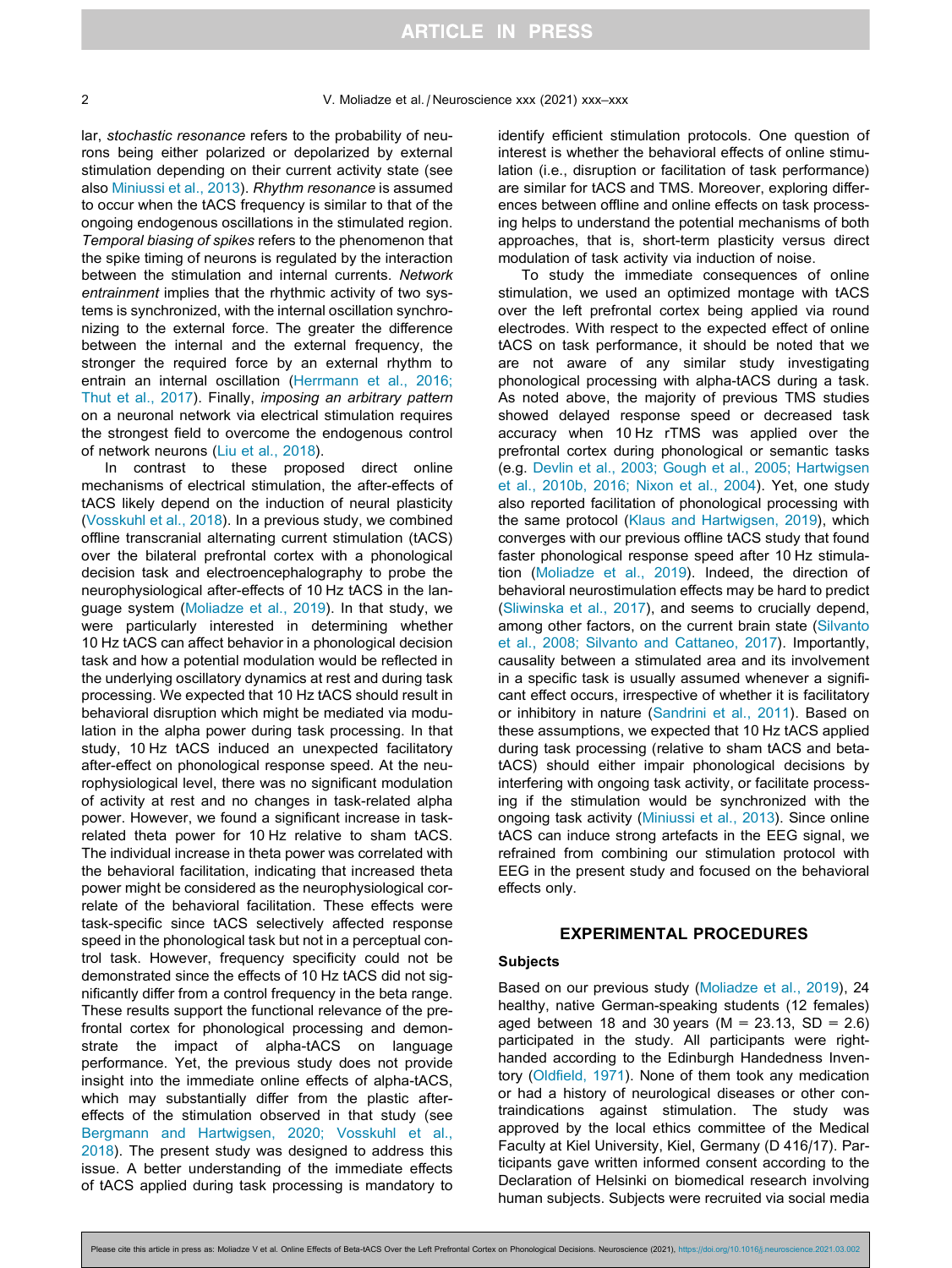<span id="page-2-0"></span>and flyers at Kiel University. They received one cinema voucher for each session.

# Experimental design

Fig. 1 provides an overview of our study which followed a double-blinded randomized cross-over design. Participants underwent three tACS sessions with two stimulation frequencies. During each session, 1 mA tACS was applied over the left prefrontal cortex during a phonological task. The order of stimulation frequencies was counterbalanced across subjects. An intersession interval of 10 days prevented carry-over effects and minimized learning effects. At the beginning of each session, participants performed a twominute training of the task. Thereafter, tACS electrodes were mounted. Subjects were placed in front of a  $22''$  screen (16:9 aspect ratio) at a distance of 60 cm.

In the first 5 min of the stimulation period, participants were asked to sit still with eyes open. Afterwards, a visual cue started the experimental task. Task and stimulation ended simultaneously. Thereafter, the stimulation cap was removed, and participants completed a questionnaire on potential side effects of tACS (adapted from [Poreisz et al., 2007\)](#page-7-0). Participants were also asked if they believed that they had received effective or sham stimulation at the end of each session.

#### Task

We used the same phonological decision task as in our<br>previous studies on phonological processing studies on phonological ([Hartwigsen et al., 2010a, 2010b; Moliadze et al., 2019\)](#page-7-0). 300 high-frequency German nouns (150 two- and threesyllable words each, matched for frequency, word length and imageability) were presented in random order and subjects were asked to decide via button press during each trial whether the respective word consisted of two or three syllables. Stimuli were presented for 800 ms and responses were counted from stimulus onset. After stimulus offset, a smoothed fixation point was shown for 1166  $\pm$  166 ms, resulting in an average inter-trial interval of 3000 ms (Fig. 1B). Stimulus presentation and response collection was obtained using PsychoPy 1.8.5.1 ([Peirce,](#page-7-0) [2007](#page-7-0)).

# Stimulation techniques

tACS was applied through a pair of circular saline-soaked surface sponge electrodes  $(5 \times 5 \text{ cm})$ . The round sponges were prepared in a standardized procedure. They were stored in a 0.9% NaCl solution before use. Electrodes were inserted in the wet (not saturated) sponge pads. All materials required for stimulation were obtained from Neuroelectrics (Barcelona, Spain).

Electrodes were placed into holes of a neoprene cap corresponding to the international 10/10 EEG system, with the central Cz position aligned to the vertex of the



Fig. 1. Experimental design. (A) Time-course of the experiment. At the beginning of each session, participants performed a short training of the phonological task. In the first 5 min of the stimulation period, participants were asked to sit still with eyes open. Afterwards, a visual cue started the experimental task. Task and stimulation ended simultaneously. (B) Phonological decision task. Stimuli were presented visually for 800 ms and subjects had to decide via button press whether they consisted of two or three syllables. (C) Electrode setup. tACS was applied via two round rubber electrodes (25 cm<sup>2</sup>). The left prefrontal cortex was located based on the crossing-point of T3-Fz  $\times$  F7-Cz. The other electrode was placed over Fp2. Visualization is based on NIC software. (D) Simulation of the electric field of the stimulation (performed with SimNIBS software).

e cite this article in press as: Moliadze V et al. Online Effects of Beta-tACS Over the Left Prefrontal Cortex on Phonological Decisions. Neuroscience (2021), <https://doi.org/10.1016/j.neuroscience.2021.03.002>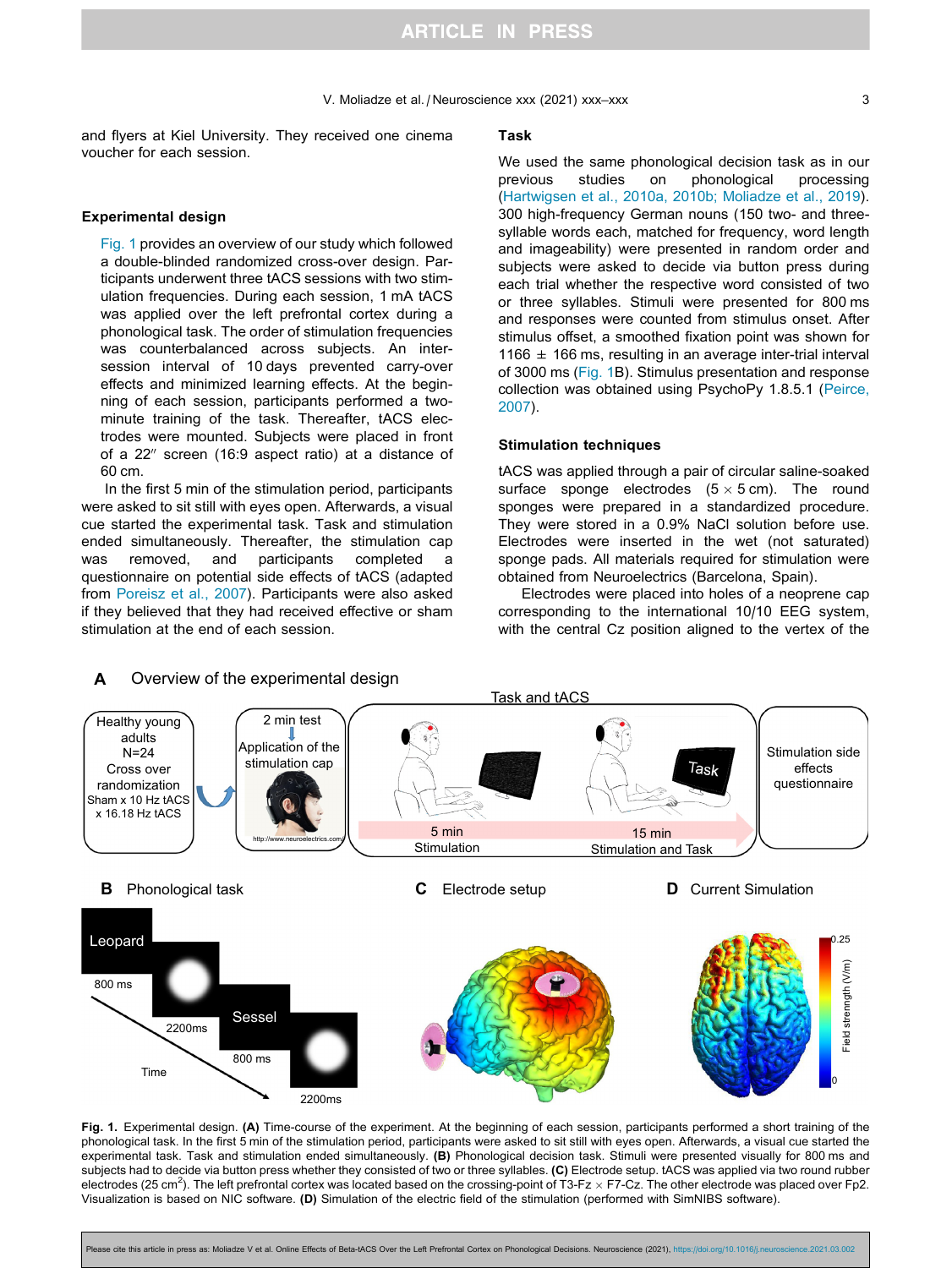#### <span id="page-3-0"></span>4 V. Moliadze et al. / Neuroscience xxx (2021) xxx–xxx

#### Table 1. Behavioral results

| Phonological Task Performance (mean± SEM)             |                                 |                     |                |                             |                              |                 |               |                                  |                                  |                         |                  |                                     |
|-------------------------------------------------------|---------------------------------|---------------------|----------------|-----------------------------|------------------------------|-----------------|---------------|----------------------------------|----------------------------------|-------------------------|------------------|-------------------------------------|
|                                                       |                                 |                     |                | sham tACS                   |                              |                 | 10 Hz tACS    |                                  |                                  | 16.18 tACS              |                  |                                     |
| Inverse response time [1/s]                           |                                 |                     |                |                             | $1.46 \pm 0.048$             |                 |               | $1.45 \pm 0.045$                 |                                  |                         | $1.46 \pm 0.056$ |                                     |
| <b>Errors</b>                                         |                                 |                     |                |                             | $21.9 \pm 2.47$              |                 |               | $24.4 \pm 3.04$                  |                                  |                         | $26.3 \pm 3.17$  |                                     |
| Post-hoc comparisons for Errors                       |                                 |                     |                |                             |                              |                 |               |                                  |                                  |                         |                  |                                     |
| <b>Stimulation Conditions</b>                         |                                 |                     |                | estimate                    |                              | <b>SE</b>       |               | z                                |                                  | р                       |                  |                                     |
| sham tACS-16.18 Hz tACS                               |                                 |                     |                |                             | $-0.161$<br>0.0617           |                 |               | $-2.61$                          |                                  |                         | 0.0246           |                                     |
| sham tACS-10 Hz tACS                                  |                                 |                     |                |                             | $-0.112$                     |                 | 0.0623        |                                  | $-1.80$                          |                         | 0.17             |                                     |
| 16.18 Hz tACS-10 Hz tACS                              |                                 |                     |                |                             | 0.049<br>0.0597              |                 |               | 0.821                            |                                  |                         | 0.69             |                                     |
| <b>Sessions</b>                                       |                                 |                     |                |                             |                              |                 |               |                                  |                                  |                         |                  |                                     |
| $S1 - S2$                                             |                                 |                     |                |                             | 0.185                        |                 | 0.0588        |                                  | 3.14                             |                         | 0.00476          |                                     |
| $S1 - S3$                                             |                                 |                     |                |                             | 0.337                        |                 | 0.0612        |                                  | 5.50                             |                         | < 0.001          |                                     |
| $S2 - S3$                                             |                                 |                     |                |                             | 0.152                        |                 | 0.0637        |                                  | 2.38                             |                         | 0.045            |                                     |
| Correlations between side effects and behavioral data |                                 |                     |                |                             |                              |                 |               |                                  |                                  |                         |                  |                                     |
| Spearman                                              | Pain                            | Tingling            | Itching        | Burning                     | Fatigue                      | Nervousness     | Concentration | Eye Flickering                   | Vision Problems                  | Headache                | Inconvenience    | Sham vs Verum                       |
| Errors                                                | $\frac{\partial}{\partial y}$   | $ O_{O_{\bigodot}}$ | $\frac{1}{ 8}$ | $\frac{1}{2}$               | $\bar{\delta}_{\rm s}$       | $10^{O}$        | $\phi$        | $\frac{ \tilde{Q}}{ \tilde{Q} }$ | $\overline{\rho_{\cal O}^{(2)}}$ | $-100$                  | $\frac{1}{2}$    | $\sim$                              |
| Response<br>Time                                      | $\circ \overline{\hat{\gamma}}$ | $\frac{1}{2}$       | 0.25           | $\circ \widetilde{\varphi}$ | $\delta^{\hat{O}}_{\hat{O}}$ | $Q_{\tilde{z}}$ | 0.06          | $\overline{\phi}$                | $\delta'_{\tilde{Q}}$            | $\frac{\delta}{\delta}$ | $\frac{1}{2}$    | $\bar{\delta}_{\bar{\cal O}^{(3)}}$ |

*S1-S3= Session 1-3. Bold values indicate statistical significance .*

head. Current was delivered through each electrode via a wireless Starstim 8 channel neurostimulator. The active electrode was placed over the left prefrontal cortex, based on the crossing-point of T3-Fz  $\times$  F7-Cz. The "return" electrode was placed over Fp2 [\(Fig. 1](#page-2-0)C). Impedances were kept below  $10 k\Omega$ . We applied oscillating currents at 10 Hz (frequency of interest), 16.18 Hz (control frequency) or sham stimulation for 20 min with an intensity of 1 mA. The current was ramped up and down over the first and last 8 s of stimulation. During sham stimulation, the current was ramped up for 8 seconds, followed by 30 seconds sham ramp of 1 mA stimulation. As in our previous study, we chose 16.18 Hz as control frequency since the ratio of 16.18 Hz and 10 Hz minimizes the probability of synchronization. The control frequency, considered as frequency of no interest, was defined as 10\*1.618 stimulation in the sense of the ''golden mean of frequencies", where random cross-frequency synchronization events are assumed to be least frequent ([Pletzer et al., 2010\)](#page-7-0), and the sensations of tACS in the beta range are similar to those of tACS in the alpha

range (compared to tACS in the theta or gamma range) ([Kanai et al., 2008\)](#page-7-0).

#### Analysis and statistics

Statistical analyses were performed in R 4.0 RC, [2016](#page-7-0) (URL [https://www.R-project.org/.](https://www.R-project.org/)) The effects of tACS (10 Hz, 16.18 Hz or sham) and session order (first, second or third) were analyzed with linear mixed effects models (LME) including fixed slopes and random intercept. Degrees of freedom analogous to repeated-measures ANOVAs were approximated using the Kenward-Rogers method ([Kenward and Roger, 1997\)](#page-7-0). Prior to analysis, response time data was inversely transformed to avoid potential problems associated with skewed data [\(Dixon,](#page-7-0) [2008](#page-7-0)) and response times for invalid trials were removed. For the error analysis, hierarchical LME models with a Poisson distributed error were fitted to the data and compared with likelihood ratio tests. Using the absolute error count (which, due to the constant trial count is equivalent to the error rate) enabled us to adequately compare errors with common analysis models [\(Coxe et al., 2009\)](#page-6-0).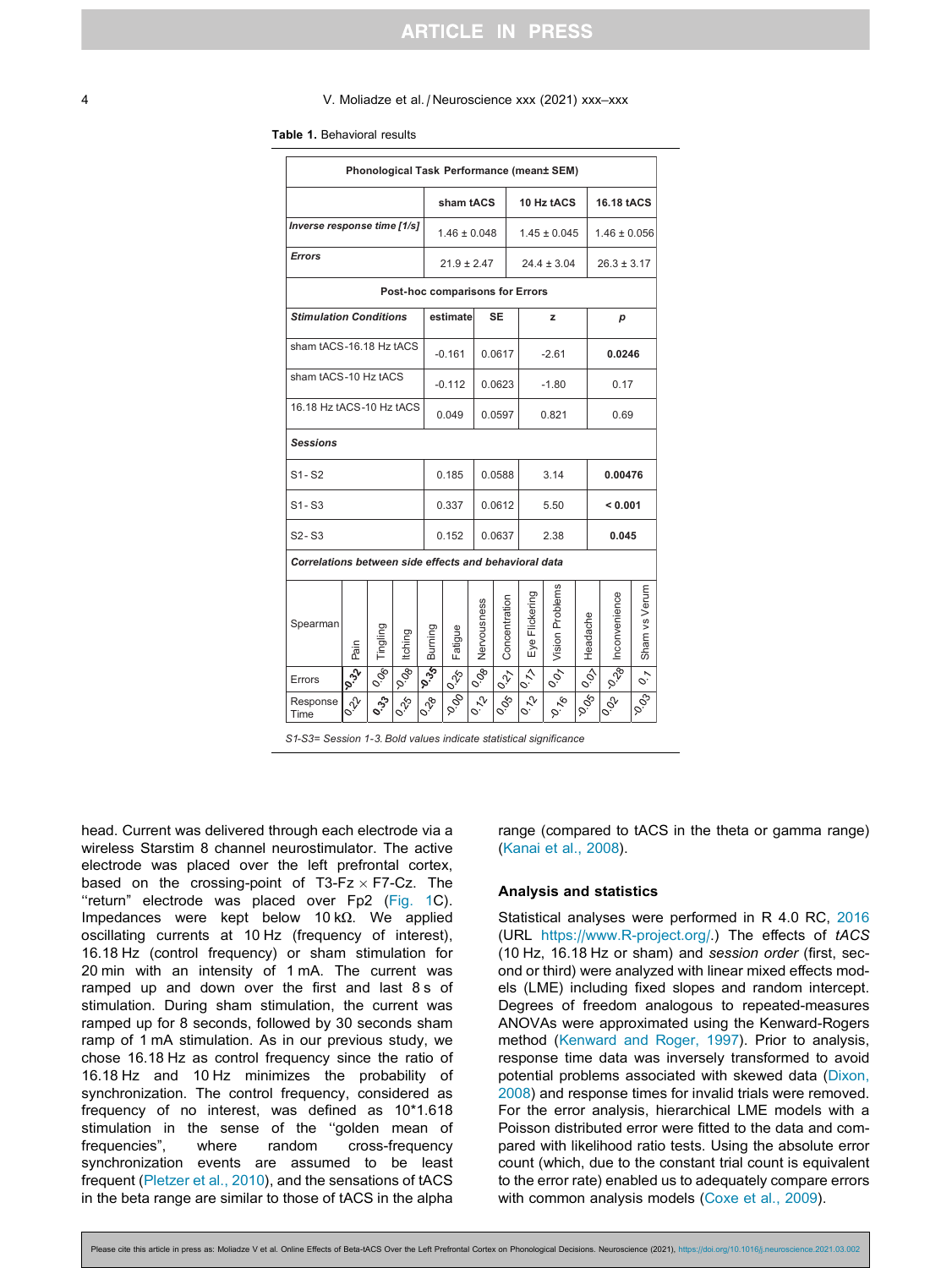For the analysis of the post-hoc questionnaire, the incidence of each side effect was coded in a binary system. The severity of each side effect was rated on a numerical analogue scale (NAS) from one to five; one being very mild and five being an extremely high intensity. The total number of side effects was compared between stimulation conditions with Mann-Whitney tests, intensity was compared using Wilcoxon signed-rank tests.

## RESULTS

In the error rate analysis, both session order  $(\chi^2(2))$ = 30.8,  $p < 0.001$ ) and main effect of tACS ( $\chi^2(2)$ ) = 7.07,  $p = 0.029$ ) were significant, but there was no interaction of tACS and session order  $(\chi^2(4) = 5.47,$  $p = 0.243$ ; [\(Table 1](#page-3-0)). The stimulation effect was driven by an increase in the mean error rates for 16.18 Hz relative to sham tACS ( $z = -0.161$ ;  $p = 0.0246$ ) across all sessions (Fig. 2A). The differences between 16.18 Hz and 10 Hz or 10 Hz and sham tACS were not significant (all  $p > 0.05$ ; [Table 1\)](#page-3-0). Analysis of response speed showed no significant main effects of tACS (F  $(2, 40) = 0.09$ ,  $p = 0.918$ ) and session order (F(2, 40) = 2.48,  $p = 0.097$ ) and no significant interaction (F  $(4, 42.3) = 0.71$ ,  $p = 0.591$ ) on response speed values (Fig. 2B).

The results of the tACS questionnaire revealed significantly stronger perceived eye flickering effects during both verum stimulations relative to sham tACS [\(Table 2](#page-5-0) for details). All subjects reported about this side effect when they received 16.18 Hz stimulation. Additionally, the perceived mean intensity of the 16.18 Hz stimulation was higher in comparison to the other conditions. None of the other effects reached significance. Although not significant, sham and verum conditions also differed regarding tingling. Overall, less people felt tingling during sham, but those who did so sensed it more intensely. Concerning fatigue, more participants claimed to feel tired during the sham condition relative to both other conditions, although the intensity was slightly higher in the 10 Hz condition. Furthermore, the same amount of people had difficulties with concentrating in all conditions, most intensely during sham. Most participants were able to correctly identify the verum stimulations.

Importantly, we did not find significant positive correlations between tACS-induced changes in behavioral accuracy and side effects (Fig. 2C and [Table 2](#page-5-0) for details). To the contrary, some correlations were even negative.

# **DISCUSSION**

Here, we combined 10 Hz online tACS over the left prefrontal cortex with a phonological word decision task to investigate modulatory tACS effects on language performance. As an unexpected result, we observed significantly decreased task accuracy during stimulation in the control frequency (16.18 Hz) but not during alphatACS. However, this difference was only significant relative to sham stimulation but not between both



Fig. 2. Behavioral data. (A) Effects of tACS on error rates and (B) response speed. 16.18 Hz tACS significantly increased error rates relative to sham tACS. (C) There was no significant correlation between the number of errors and intensity of eye flickering. White circles represent the individual data points. Violin plots show the distribution across subjects. \*p < 0.05. Since response times were inversely transformed [1/s], higher values indicate faster responses.

e cite this article in press as: Moliadze V et al. Online Effects of Beta-tACS Over the Left Prefrontal Cortex on Phonological Decisions. Neuroscience (2021), <https://doi.org/10.1016/j.neuroscience.2021.03.002>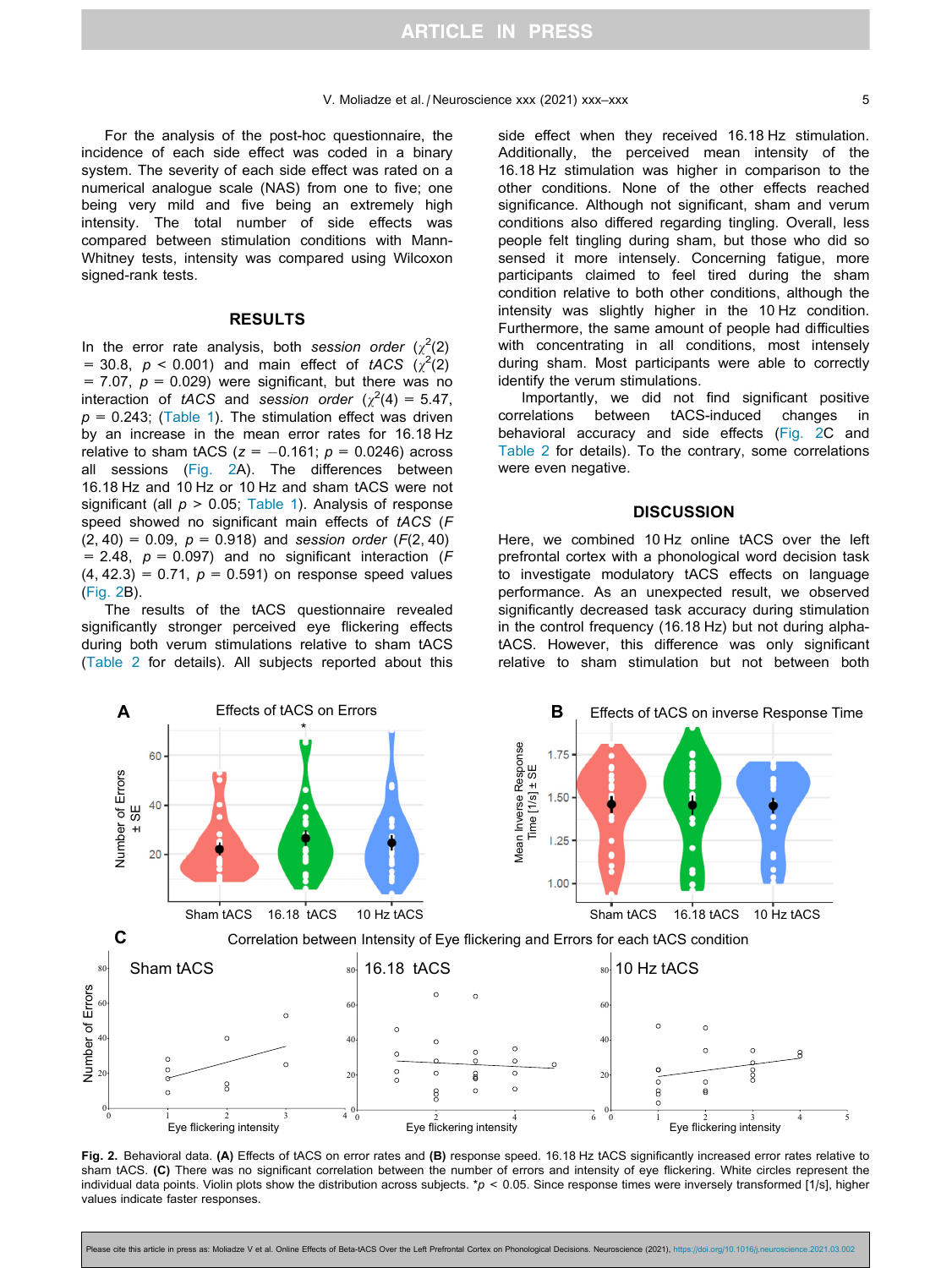#### <span id="page-5-0"></span>6 V. Moliadze et al. / Neuroscience xxx (2021) xxx–xxx

Table 2. Side effects of transcranial alternating current stimulation

|                            |                       | Sham<br>tACS    | 10 Hz<br>tACS   | 16.18 Hz<br>tACS |
|----------------------------|-----------------------|-----------------|-----------------|------------------|
| Light flash                | Incidence (beginning) | 5(20%)          | 10 (42%)        | 11 (46%)         |
|                            | Incidence (end)       | 1(4%)           | 3(13%)          | 6(25%)           |
| Electric shock             | Incidence (beginning) | 4 (17%)         | 3(13%)          | 6(25%)           |
|                            | Incidence (end)       | 3(13%)          | 1(4%)           | 1(4%)            |
| Pain                       | Incidence             | 2(8%)           | 3(13%)          | 5(21%)           |
|                            | Intensity             | $1.5 \pm 0.7$   |                 | $1.8 \pm 1.3$    |
| Tingling                   | Incidence             | 10 (42%)        | 16 (67%)        | 16 (67%)         |
|                            | Intensity             | $1.9 \pm 1.1$   | $1.88 \pm 0.81$ | $1.56 \pm 1.03$  |
| Itching                    | Incidence             | 6(25%)          | 7(29%)          | 7 (29%)          |
|                            | Intensity             | $1.7 \pm 1.03$  | $1.42 \pm 0.53$ | $1.43 \pm 0.79$  |
| <b>Burning</b>             | Incidence             | 2(8%)           | 5(21%)          | 4 (17%)          |
|                            | Intensity             | $2. \pm 1.4$    | $1.4 \pm 0.55$  | $1.25 \pm 1.5$   |
| Fatigue                    | Incidence             | 15 (63%)        | 16 (67%)        | 15 (63%)         |
|                            | Intensity             | $2.27 \pm 1.39$ | $2.19 \pm 1.05$ | $2.4 \pm 1.55$   |
| <b>Nervousness</b>         | Incidence             | 3(13%)          | 1(4%)           | 2(8%)            |
|                            | Intensity             | 1               | 1               | $\overline{c}$   |
| Concentration difficulties | Incidence             | 13 (54%)        | 14 (58%)        | 14 (58%)         |
|                            | Intensity             | $1.92 \pm 1.19$ | $1.71 \pm 0.83$ | $2 \pm 1.78$     |
| Eye flickering             | Incidence             | 9(38%)          | 19 (79%)        | 24 (100%)        |
|                            | Intensity             | $1.78 \pm 0.83$ | $2.11 \pm 1.05$ | $2.71 \pm 1.12$  |
| Vision problems            | Incidence             | 1(4%)           | 1(4%)           | 4 (17%)          |
|                            | Intensity             | 1               | 1               | $1.5 \pm 0.58$   |
| Headache                   | Incidence             | 0               | 4 (17%)         | 4 (17%)          |
|                            | Intensity             |                 |                 | $1.75 \pm 0.96$  |
| Inconvenience              | Incidence             | 3(13%)          | 4 (17%)         | 8 (33%)          |
|                            | Intensity             | $1.67 \pm 1.16$ | $1.25 \pm 0.5$  | $1.63 \pm 0.74$  |
| was verum?                 |                       | 7(29%)          | 18 (75%)        | 24 (100%)        |
| was sham?                  |                       | 17              | 6               | $\mathbf 0$      |

Bold values indicate statistical significance in comparison to sham.

effective conditions. These results contrast with our previous tACS study ([Moliadze et al., 2019\)](#page-7-0), which showed faster response speed after 10 Hz tACS but not after 16.18 Hz tACS. The difference is likely explained by the different timing of the stimulation relative to the task. In the previous study, tACS may have primed activity in the stimulated area to a level that was optimal for task processing ([Silvanto and Cattaneo, 2017](#page-7-0)). In contrast, the present study investigated the immediate consequences of ongoing stimulation during task performance. It is plausible that online tACS may have decreased task performance by interfering with task-relevant oscillatory activity in the prefrontal cortex.

Aside from the timing of the stimulation, differences in the behavioral tACS effects between our previous study [\(Moliadze et al., 2019\)](#page-7-0) and the present findings might also be influenced by the specific electrode montage. In the previous study, we used a bilateral montage, that is, stimulation of both prefrontal cortices (anti-phasic stimulation, i.e.,  $180^\circ$  phase difference between the two stimulated sites). Consequently, different patterns were induced by tACS over the left and right prefrontal cortex. In the present study, we chose a ''standard" montage with a large electrode over the left prefrontal cortex and the second one over the right supraorbital area, resulting in predominantly left-hemispheric stimulation (see [Fig. 1](#page-2-0)D for a simulation of the current flow).

Notably, electrode size and stimulation intensity are also crucial for the observed outcome. In the current study, we used large electrodes (circular shape with  $25 \text{ cm}^2$ ), resulting in an extended stimulated area under the electrode. With respect to the impact of stimulation intensity, previous studies have demonstrated nonlinear relationships between intensity for transcranial electrical stimulation and outcome even when targeting the primary motor cortex (e.g. [Batsikadze et al., 2013;](#page-6-0) [Moliadze et al., 2012](#page-6-0); for review see [Bergmann and](#page-6-0) [Hartwigsen, 2020](#page-6-0)). For instance, we have previously reported that high-frequency tACS over the motor cortex led to increased cortical excitability with 1 mA, inhibition of cortical excitability at 0.4 mA and no effect with the intermediate 0.6 and 0.8 mA [\(Moliadze et al., 2012\)](#page-7-0). It is possible that such effects (increasing stimulation intensities can reverse excitation to inhibition) could also occur in the speech and language domain. In the present study, we chose an intensity of 1 mA since the majority of previous tACS studies in the speech and language domain used intensities around 1 mA (ranging between 0.75 mA and 1.5 mA, see [Zoefel and Davis, 2017\)](#page-7-0).

In accordance with our previous findings ([Moliadze](#page-7-0) [et al., 2019](#page-7-0)), we did not observe significant differences between both active conditions in the present study. The absence of frequency-specificity in both studies may indicate that both alpha- and beta-tACS effects on language performance tend to go into the same direction. This explanation seems plausible at least with respect to the observed disruptive online effects in the present study. Indeed, we found a numerical increase in errors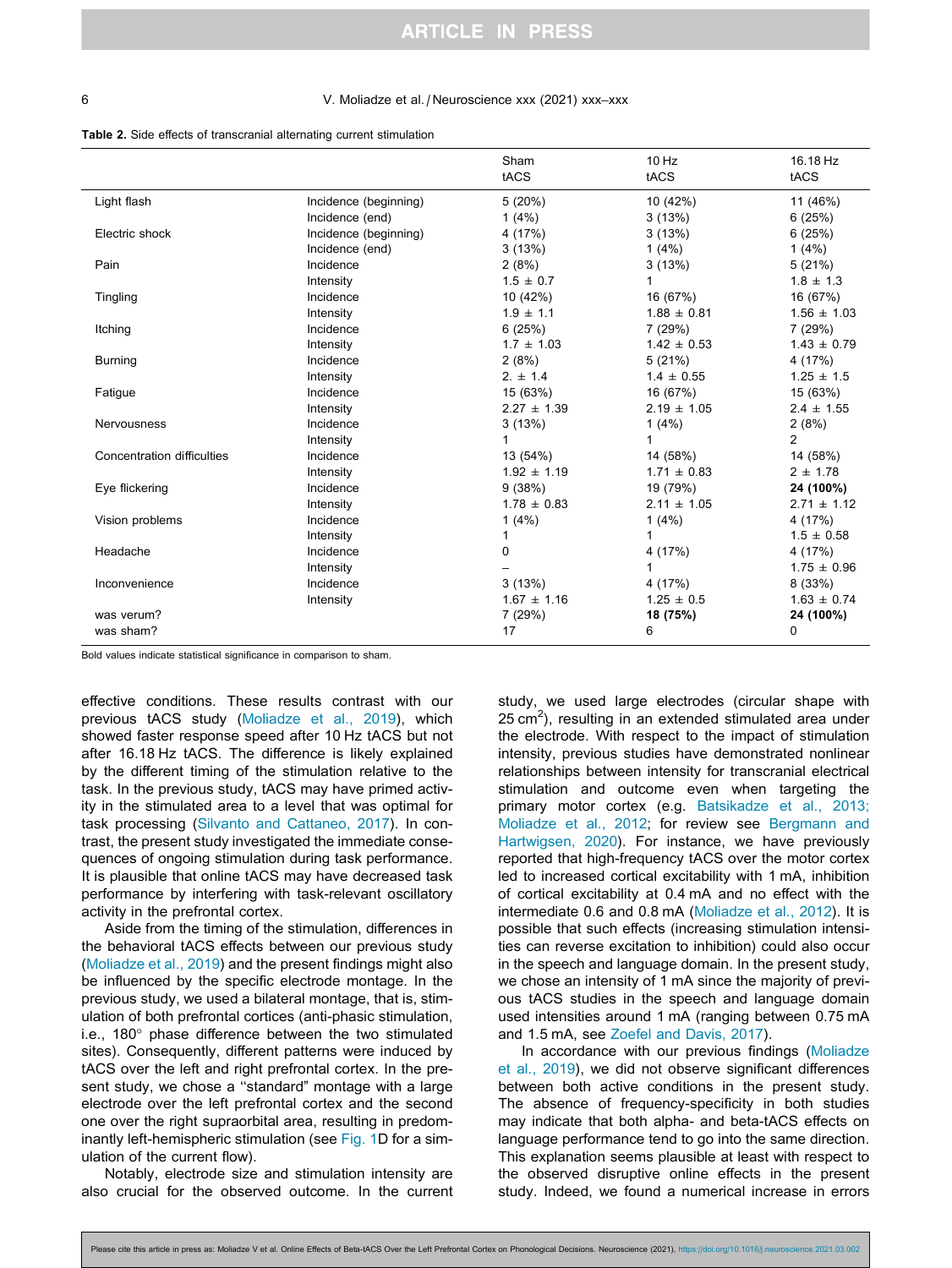<span id="page-6-0"></span>for both 16.18 Hz and 10 Hz tACS relative to sham stimulation, but only the former reached significance. Notably, we initially chose 16.18 Hz as control frequency to avoid synchronization between both frequencies ([Pletzer](#page-7-0) [et al., 2010\)](#page-7-0) while inducing similar sensations [\(Kanai](#page-7-0) [et al., 2008](#page-7-0)). The absolute increase in errors for both protocols may also explain the lack of frequency specificity observed in our study. A potential modulatory effect of both frequencies on language performance would be supported by previous TMS studies in the language domain which reported significant perturbation effects for online rTMS over the prefrontal cortex at both frequencies (10 Hz rTMS: Devlin et al., 2003; Gough et al., 2005; Hartwigsen et al., 2010b; 20 Hz: see Beynel et al., 2019 for a meta-analysis). Given the overall low number of online tACS studies in the language domain in general (see [Zoefel and Davis, 2017](#page-7-0) for review), and those using online beta-tACS in particular, this hypothesis remains to be tested in future tACS studies. While the underlying neurophysiology of disruptive online effects of both tACS and rTMS is not well understood, it is likely that highfrequency protocols of both techniques may induce noise in the stimulated area that interferes with the ongoing task signal and thereby decreases performance [\(Miniussi](#page-7-0) [et al., 2013](#page-7-0)). Importantly, our results emphasize the need for an active control condition to explicitly test frequency specificity, which is usually ignored in the majority of NIBS studies to date (Bergmann and Hartwigsen, 2020). Another important issue which is particularly relevant for online stimulation protocols is related to the side effects of a particular NIBS protocol. In our study, side effects were measured after stimulation with a questionnaire, which is a common approach in NIBS studies (e.g. [Poreisz et al., 2007](#page-7-0)). Could the observed significant increase in errors under beta-tACS simply be explained by the potentially distractive side effects of the stimulation? Importantly, neither of the two effective protocols was significantly different from sham stimulation in terms of the subjective ratings of inconvenience, concentration difficulties, pain, headache or vision problems. However, beta-tACS caused significantly stronger eye flickering sensations and both effective protocols were successfully identified as verum stimulation in the majority of participants (alpha-tACS: 75%, beta-tACS: 100%). This may have influenced the disruptive stimulation effects. Interestingly, we did not observe a significant tACS-induced modulation of response speed in the present study which would have been expected if the disruptive effects were completely explained by distractive side effects. More importantly, the absence of a significant positive correlation between individual eye flickering sensations and number of errors argues against a selective explanation of the tACS-induced disruption in our data in terms of side effects. Notably, some of the correlations between side effects and behavioral stimulation effects were even negative. Consequently, while some side effects may have contributed to increased errors under tACS, they are unlikely to fully explain the observed effects. Future studies may use anaesthetic gel to prevent some of the stimulation-induced side effects (Antal et al., 2017). However, this does not reduce the stimulation-induced flickering sensations. Here, the inclusion of a control task would help to test the specificity of the observed effects. In the present study, we did not include a control task because we did not want to extend the stimulation duration for more than 20 min. Stimulation of 24 min and more has been demonstrated to reverse the effects of a given transcranial electrical stimulation protocol, at least for plasticity-inducing transcranial direct current stimulation ([Hassanzahraee et al., 2020](#page-7-0)). We chose to stimulate 5 min without a task to allow for the unfolding of the modulatory tACS effect before the 15-minute task period was started.

In summary, we provide evidence that beta-tACS applied over the left prefrontal cortex during task processing interferes with phonological decisions. These findings support the role of the left posterior prefrontal cortex in phonological aspects of language comprehension and demonstrate that tACS is an effective tool to modulate higher cognitive functions. Future studies should test whether these effects are task- and frequency-specific or whether similar effects can be obtained with alpha-tACS. Future studies should also explore the underlying neurophysiological effects of online tACS at the level of brain oscillations once effective artefact correction methods are available.

# DECLARATION OF COMPETING INTEREST

The authors declare that they have no known competing financial interests or personal relationships that could have appeared to influence the work reported in this paper.

### ACKNOWLEDGMENT

GH is supported by the German Research Foundation (DFG, HA 6314/3-1, HA 6314/4-1) and by the Max Planck Society.

# REFERENCES

- Antal A, Alekseichuk I, Bikson M, Brockmöller J, Brunoni AR, Chen R, [Cohen LG, Dowthwaite G, et al. \(2017\) Low intensity transcranial](http://refhub.elsevier.com/S0306-4522(21)00118-4/h0005) [electric stimulation: Safety, ethical, legal regulatory and](http://refhub.elsevier.com/S0306-4522(21)00118-4/h0005) [application guidelines. Clin Neurophysiol 128:1774–1809](http://refhub.elsevier.com/S0306-4522(21)00118-4/h0005).
- [Batsikadze G, Moliadze V, Paulus W, Kuo MF, Nitsche MA \(2013\)](http://refhub.elsevier.com/S0306-4522(21)00118-4/h0010) [Partially non-linear stimulation intensity-dependent effects of](http://refhub.elsevier.com/S0306-4522(21)00118-4/h0010) [direct current stimulation on motor cortex excitability in humans.](http://refhub.elsevier.com/S0306-4522(21)00118-4/h0010) [J Physiol 591:1987–2000](http://refhub.elsevier.com/S0306-4522(21)00118-4/h0010).
- [Bergmann TO, Hartwigsen G \(2020\) Inferring causality from](http://refhub.elsevier.com/S0306-4522(21)00118-4/h0015) [noninvasive brain stimulation in cognitive neuroscience. J Cogn](http://refhub.elsevier.com/S0306-4522(21)00118-4/h0015) [Neurosci:1–29.](http://refhub.elsevier.com/S0306-4522(21)00118-4/h0015)
- [Beynel L, Appelbaum LG, Luber B, Crowell CA, Hilbig SA, Lim W,](http://refhub.elsevier.com/S0306-4522(21)00118-4/h0020) [Nguyen D, Chrapliwy NA, et al. \(2019\) Effects of online repetitive](http://refhub.elsevier.com/S0306-4522(21)00118-4/h0020) [transcranial magnetic stimulation \(rTMS\) on cognitive processing:](http://refhub.elsevier.com/S0306-4522(21)00118-4/h0020) [a meta-analysis and recommendations for future studies.](http://refhub.elsevier.com/S0306-4522(21)00118-4/h0020) [Neurosci Biobehav Rev 107:47–58.](http://refhub.elsevier.com/S0306-4522(21)00118-4/h0020)
- [Coxe S, West SG, Aiken LS \(2009\) The analysis of count data: a](http://refhub.elsevier.com/S0306-4522(21)00118-4/h0025) [gentle introduction to poisson regression and its alternatives. J](http://refhub.elsevier.com/S0306-4522(21)00118-4/h0025) [Pers Assess 91:121–136](http://refhub.elsevier.com/S0306-4522(21)00118-4/h0025).
- [Devlin JT, Matthews PM, Rushworth MFS \(2003\) Semantic](http://refhub.elsevier.com/S0306-4522(21)00118-4/h0030) [processing in the left inferior prefrontal cortex: a combined](http://refhub.elsevier.com/S0306-4522(21)00118-4/h0030) [functional magnetic resonance imaging and transcranial](http://refhub.elsevier.com/S0306-4522(21)00118-4/h0030) [magnetic stimulation study. J Cogn Neurosci 15:71–84.](http://refhub.elsevier.com/S0306-4522(21)00118-4/h0030)

Please cite this article in press as: Moliadze V et al. Online Effects of Beta-tACS Over the Left Prefrontal Cortex on Phonological Decisions. Neuroscience (2021), <https://doi.org/10.1016/j.neuroscience.2021.03.002>